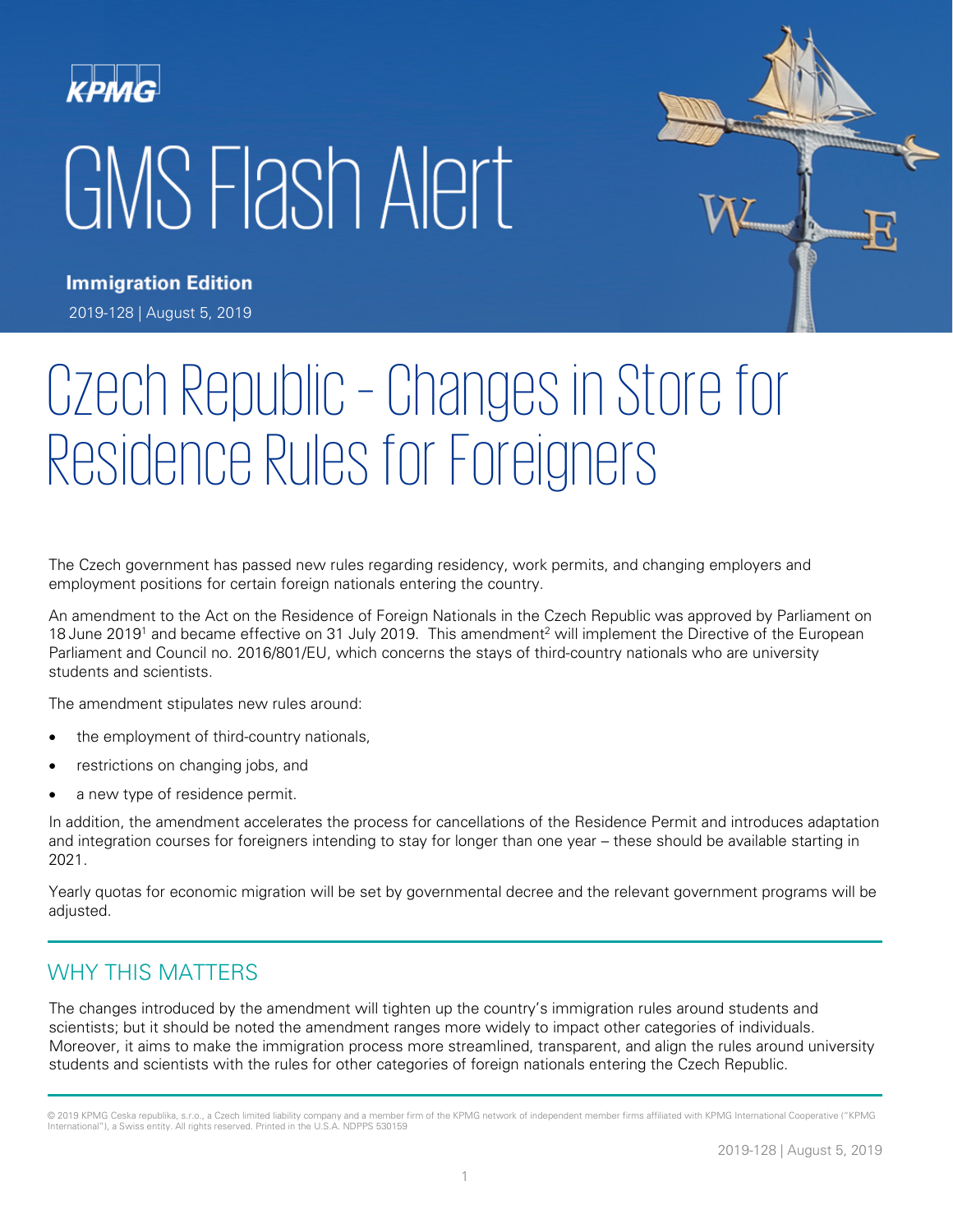# **Further Details**

#### **Highly Qualified Employee, Key & Scientific Personnel and Qualified Employee**

The original government programs for economic migration will be transformed into three types of programs (i.e., Highly Qualified Employee, Key & Scientific Personnel, and Qualified Employee). The government's objective was to unify the criteria for enrollment and make these programs transparent for the public. Some of the programs will also extend to additional countries – for example, one will now include Belarus, Montenegro, and Moldova – and set yearly quotas for the maximum number of applicants at Czech Embassies.

#### **Changing Employer/Job Position**

Employee Card permit holders will be restricted from changing their employer/ job position within the first six months from the collection of the prepared biometric permit (there are certain exemptions). That collection is organized by the Immigration Office. The usual consent of the Immigration Office in respect of an individual's changing of his or her employer or position will be replaced by a notification obligation.<sup>3</sup> The process is intended to be more effective and less time demanding for the Immigration Office and the applicants. (Non-EU individuals must hold a proper visa or the aforementioned biometric card.)

### KPMG NOTE

#### **Address and Biometric Card**

A welcome change to this amendment is the omission of an address on the back side of the biometric card, which in the past has led to additional visits to the Immigration Office each time the individual changed his or her address.

#### **Other Areas Subject to Change Due to Amendment**

As a result of the amendment, many other areas not necessarily listed above will undergo change – such as, the validity of Certificates of Temporary Residence Permit (issued on request to an EU national) to be limited, Permanent Residence Permits, and recourse by individuals regarding the decisions of the Immigration Office, amongst others. Thus processes may vary from current ones. In case of questions regarding the upcoming changes, employers and persons affected by these changes should consult with their qualified immigration counsel.

# FOOTNOTES:

1 For additional information about the legislative status of the amendment (not yet available in English), [click here.](http://public.psp.cz/en/sqw/historie.sqw?o=8&t=203)

2 For additional information about the upcoming amendment of the Act on the Residence of Foreign Nationals in the Czech Republic (not yet available in English), [click here.](https://www.mvcr.cz/clanek/poslanecka-snemovna-schvalila-novelu-zakona-o-pobytu-cizincu-pomuze-v-oblasti-bezpecnosti-i-ekonomiky.aspx)

3 In this case, "notification" entails a legal form of administrative undertaking whereby the individual notifies the Immigration Office by means of submitting a duly signed notification form that is to be created by the Immigration Office (and that form must be accompanied by relevant documents).

<sup>© 2019</sup> KPMG Ceska republika, s.r.o., a Czech limited liability company and a member firm of the KPMG network of independent member firms affiliated with KPMG International Cooperative ("KPMG International"), a Swiss entity. All rights reserved. Printed in the U.S.A. NDPPS 530159